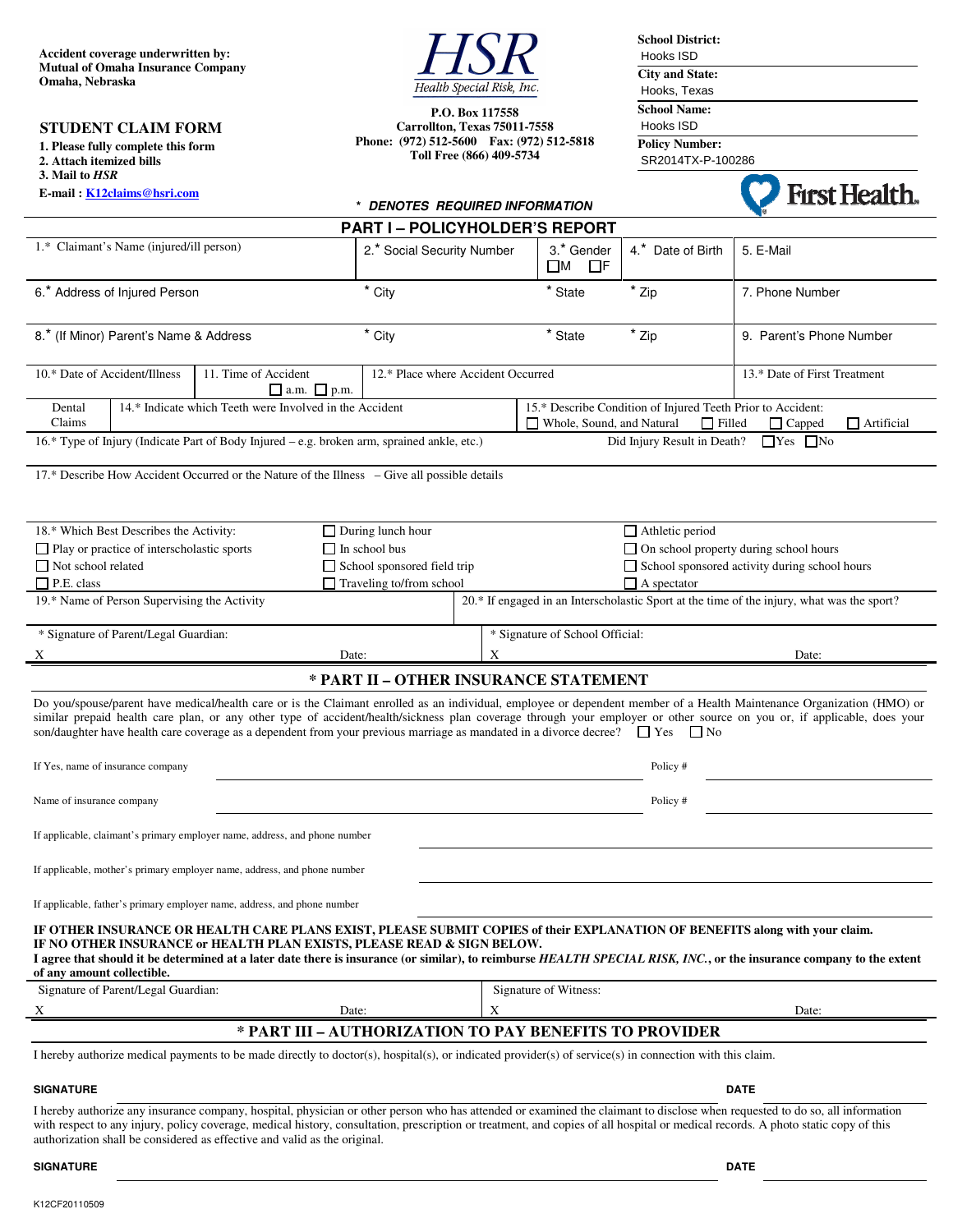#### **FRAUD STATEMENTS**

General: Any person who knowingly and with intent to defraud any insurance company or other person files an application for insurance or statement of claim containing any materially false information or conceals for the purpose of misleading, information concerning any fact material thereto, commits a fraudulent insurance act.

Alaska: A person who knowingly and with intent to injure, defraud, or deceive an insurance company files a claim containing false, incomplete, or misleading information may be prosecuted under state law.

Arizona: For your protection Arizona law requires the following statement to appear on this form. Any person who knowingly presents a false or fraudulent claim for payment of a loss is subject to criminal and civil penalties.

Arkansas, Louisiana, Maryland, West Virginia: Any person who knowingly presents a false or fraudulent claim for payment of a loss or benefit or knowingly presents false information in an application for insurance is guilty of a crime and may be subject to fines and confinement in prison.

California: For your protection California law requires the following to appear on this form: Any person who knowingly presents false or fraudulent claim for the payment of a loss is guilty of a crime and may be subject to fines and confinement in state prison.

Colorado: It is unlawful to knowingly provide false, incomplete, or misleading facts or information to an insurance company for the purpose of defrauding or attempting to defraud the company. Penalties may include imprisonment, fines, denial of insurance and civil damages. Any insurance company or agent of an insurance company who knowingly provides false, incomplete, or misleading facts or information to a policyholder or claimant for the purpose of defrauding or attempting to defraud the policyholder or claimant with regard to a settlement or award payable from insurance proceeds shall be reported to the Colorado Division of Insurance within the Department of Regulatory Agencies.

Connecticut: This form must be completed in its entirety. Any person who intentionally misrepresents or intentionally fails to disclose any material fact related to a claimed injury may be guilty of a felony.

Delaware, Idaho, Indiana: Any person who knowingly, and with intent to injure, defraud, or deceive any insurer, files a statement of claim containing any false, incomplete or misleading information is guilty of a felony.

District of Columbia: Warning: It is a crime to provide false or misleading information to an insurer for the purpose of defrauding the insurer or any other person. Penalties include imprisonment and/or fines. In addition, an insurer may deny insurance benefits if false information materially related to a claim was provided by the applicant.

Florida: Any person who knowingly and with intent to injure, defraud or deceive any insurer files a statement of claim or an application containing any false, incomplete or misleading information is guilty of a felony of the third degree.

Hawaii: For your protection, Hawaii law requires you to be informed that presenting a fraudulent claim for payment of a loss or benefit is a crime punishable by fines or imprisonment, or both.

Kentucky: Any person who knowingly and with intent to defraud any insurance company or other person files a statement of claim containing any materially false information or conceals, for the purpose of misleading, information concerning any fact material thereto commits a fraudulent insurance act, which is a crime.

Maine: It is a crime to knowingly provide false, incomplete or misleading information to an insurance company for the purpose of defrauding the company. Penalties may include imprisonment, fines, or a denial of insurance benefits.

Michigan, North Dakota, South Dakota: Any person who knowingly and with intent to defraud any insurance company or another person files a statement of claim containing any materially false information, or conceals for the purpose of misleading, information concerning any fact material thereto, commits a fraudulent insurance act, which is a crime, and subjects the person to criminal and civil penalties.

Minnesota; A person who files a claim with intent to defraud or helps commit a fraud against an insurer is guilty of a crime.

Nevada: Any person who knowingly files a statement of claim containing any misrepresentation or any false, incomplete or misleading information may be guilty of a criminal act punishable under state or federal law, or both, and may be subject to civil penalties.

New Hampshire: Any person who, with a purpose to injure, defraud or deceive any insurance company, files a statement of claim containing any false, incomplete or misleading information is subject to prosecution and punishment for insurance fraud as provided in section 638:20.

New Jersey: Any person who knowingly files a statement of claim containing any false or misleading information is subject to criminal and civil penalties.

New Mexico: Any person who knowingly presents a false or fraudulent claim for payment of a loss or benefit or knowingly presents false information in an application for insurance is guilty of a crime and may be subject to civil fines and criminal penalties.

New York: Any person who knowingly and with intent to defraud any insurance company or other person files an application for insurance or statement of claim containing any materially false information, or conceals for the purpose of misleading, information concerning any fact material thereto, commits a fraudulent insurance act, which is a crime , and shall also be subject to a civil penalty not to exceed five thousand dollars and the stated value of the claim foe each such violation.

Ohio: Any person who, with intent to defraud or knowing that he is facilitating a fraud against an insurer, submits an application or files a claim containing a false or deceptive statement is guilty of insurance fraud.

Oklahoma: WARNING: Any person who knowingly, and with intent to injure, defraud or deceive any insurer, makes any claim for the proceeds of an insurance policy containing any false, incomplete or misleading information is guilty of a felony.

Oregon: Any person who makes an intentional misstatement that is material to the risk may be found guilty of insurance fraud by a court of law.

Pennsylvania: Any person who knowingly and with intent to defraud any insurance company or other person files an application for insurance or statement of claim containing any materially false information or conceals for the purpose of misleading, information concerning any fact material thereto commits a fraudulent insurance act, which is a crime and subjects such person to criminal and civil penalties.

Tennessee, Virginia, Washington: It is a crime to knowingly provide false, incomplete or misleading information to an insurance company for the purposes of defrauding the company. Penalties include imprisonment, fines and denial of insurance benefits.

Texas: Any person who knowingly presents a false or fraudulent claim for the payment of a loss is guilty of a crime and may be subject to fines and confinement in state prison.